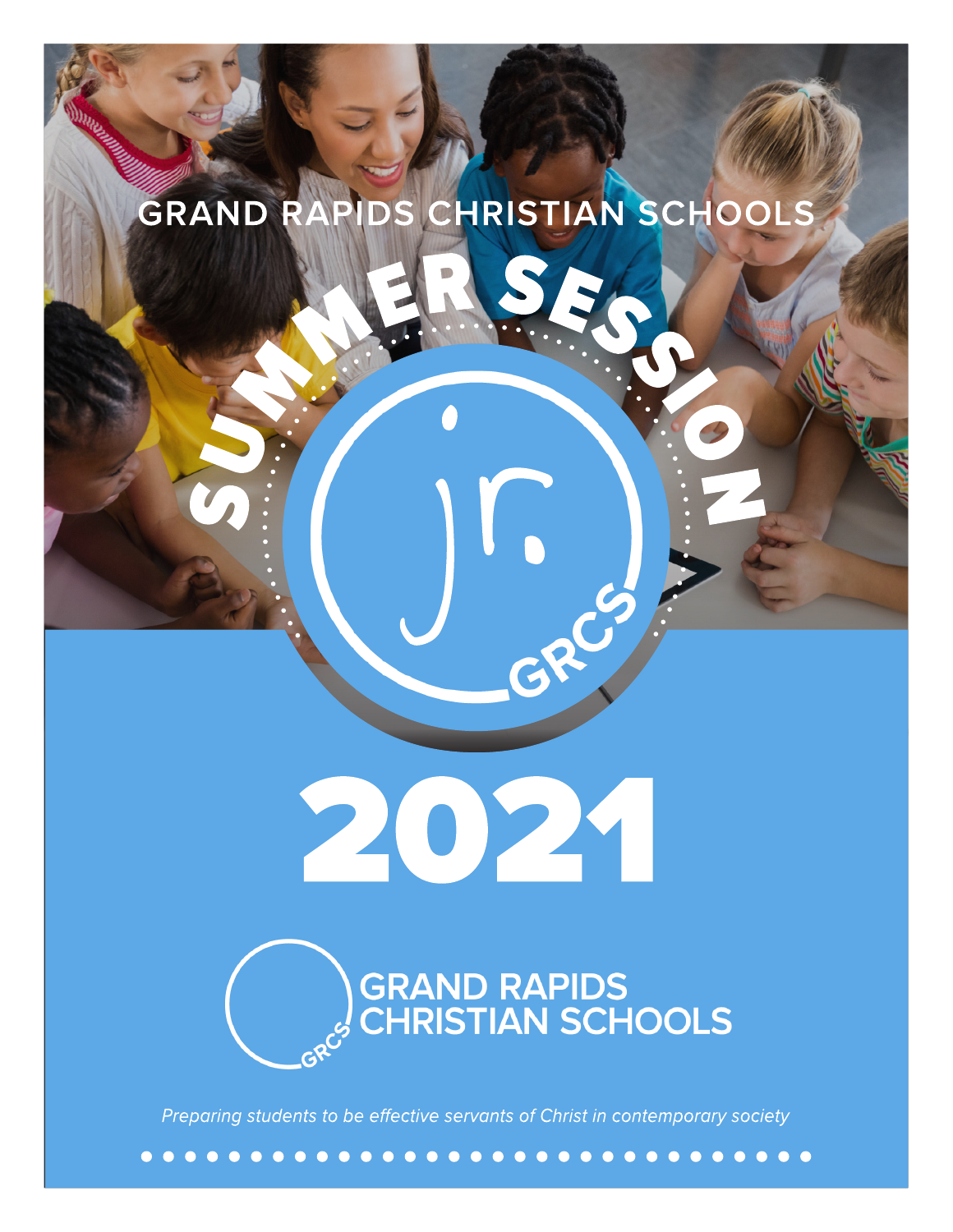

Summer Session Jr. is a four week targeted intervention program designed for students entering 1st through 5th grades across all Grand Rapids Christian Schools campuses.

Summer Session Jr. targets direct instruction on given standards to assist students in reaching grade level performance before the start of a new school year.





#### **FOUR WEEKS OF THE SUMMER SESSION JR. EXPERIENCE!**

**Summer Session Jr. Week One** Tuesday through Thursday, June 8, 9 and 10

**Summer Session Jr. Week Two** Tuesday through Thursday, June 15, 16, and 17

**Summer Session Jr. Week Three** Tuesday through Thursday, June 22, 23, and 24

**Summer Session Jr. Week Four** Tuesday through Thursday, June 29, 30, and July 1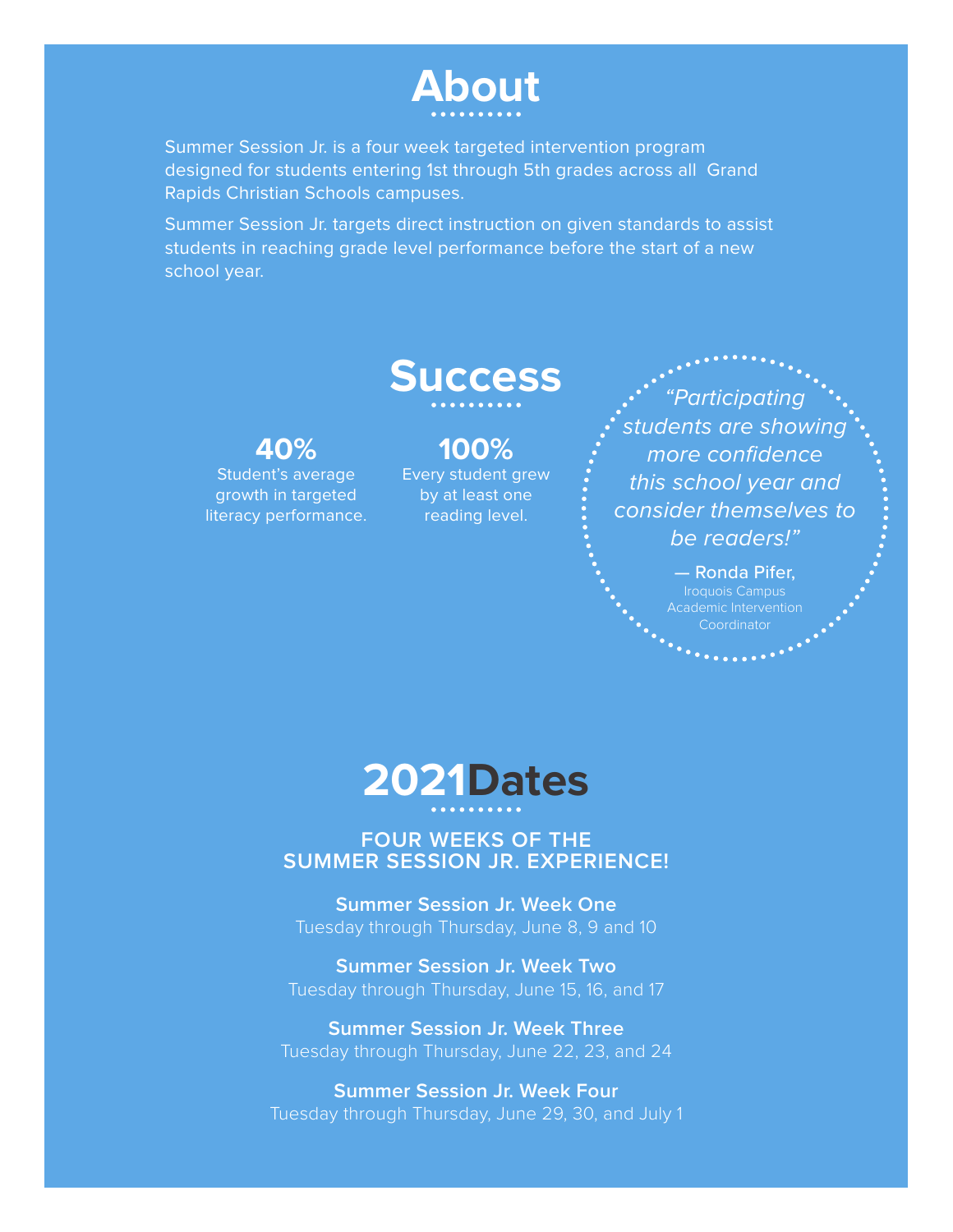# **2021Details**

#### **Courses**

**Math**: For the first time, Summer Session, Jr. is offering Math instruction. Math instruction will focus primarily on building number sense and practice fact fluency to increase students' abilities to think conceptually about mathematics. Math will only be offered during the afternoon session.

**Reading:** Reading instruction focuses on bringing students to grade-level fluency and comprehension skills. Utilizing Reading Horizons and leveled texts, instructors help students master skills needed for their next year of school.



### **Sessions**

Summer Session Jr. has two session options: **Morning**: 8:30 am — 10:30 am **Afternoon:** 11:00 am — 1:00 pm



### **Food Service**

Continuing on from this school year, the GRCS Food Service Program will be providing snack and lunch offerings for students free of charge.



#### **Location**

Grand Rapids Christian High School 2300 Plymouth Ave. SE Grand Rapids, MI 49506

Summer Session Jr. meets at Grand Rapids Christian High School, utilizing their state-of-the-art learning commons and study spaces.



## **Cost**

**AM or PM Session: \$175 per student** for the four weeks of the Summer Session Jr. program

**Both AM and PM Sessions: \$300 per student** for the four weeks of the Summer Session Jr. program

directed to Graham Schultze, Summer Session Jr. Supervisor, at gschultze@grcs.org.



#### **Register**

Register online at www.grcs.org/summersessionjr